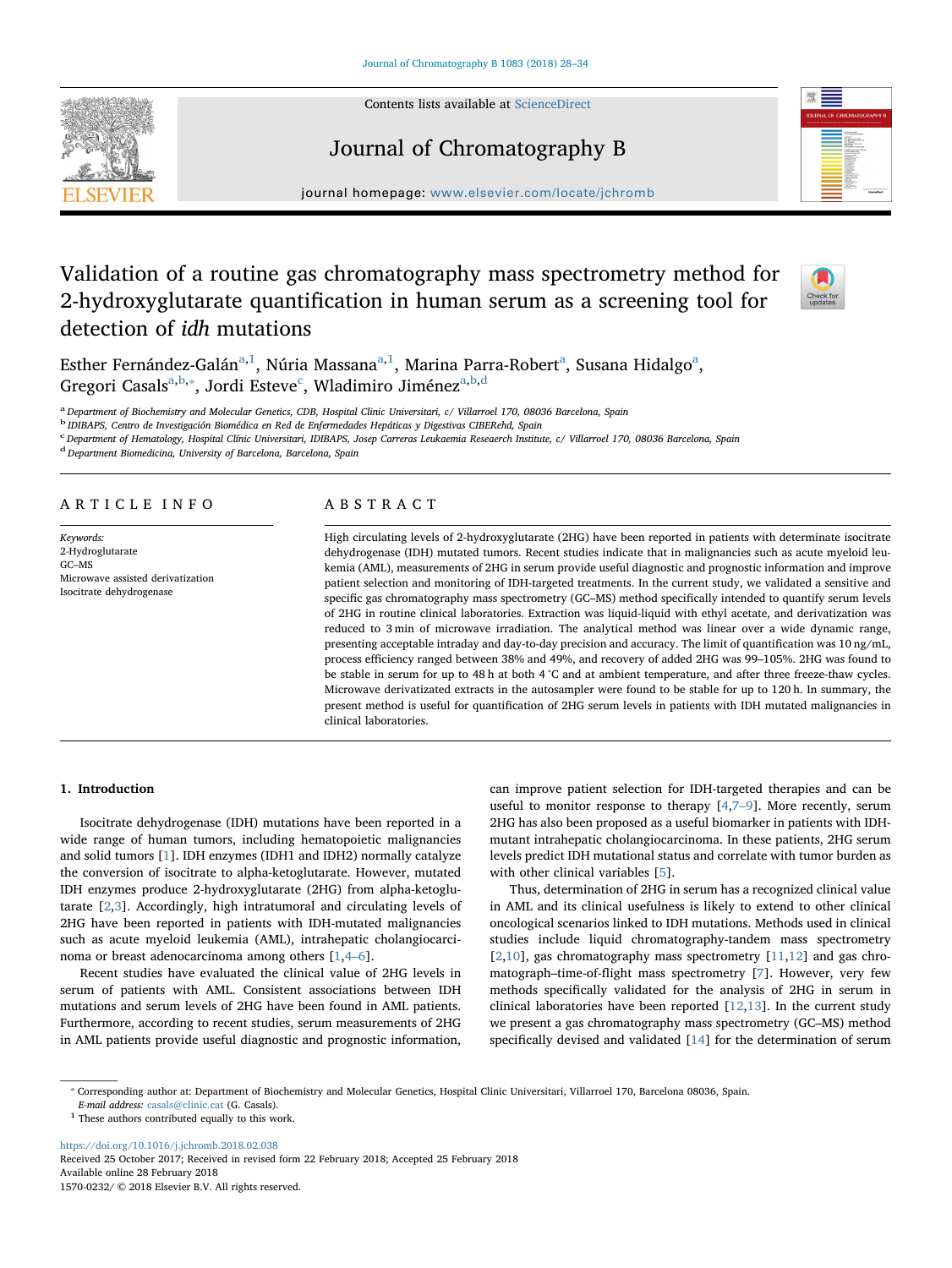levels of 2HG in routine clinical laboratories. The matrix effect was exhaustively evaluated to see the adequacy of the method to the analysis of serum samples and a microwave assisted derivatization procedure was used. In fact, one of the main drawbacks in the routine application of methods based on GC–MS is the need for derivatization. The search for more efficient derivatization protocols is focused not only in obtaining better yields and stabilities, but also in the reduction of the incubation time. Among the strategies that have been employed to enhance this process, few have the potential of microwave-accelerated derivatization (MAD). Several publications have already demonstrated the potential of MAD for the derivatization of different types of analytes [\[15](#page-6-6)]. In steroids, we have previously observed the efficacy of this procedure even in the sylilation of hindered hydroxyl groups [\[16](#page-6-7)].

The intended use of the proposed method is measurement of serum 2HG levels in AML patients but it may also be useful in patients with other IDH-mutated tumors in which 2HG determination possesses clinical significance.

#### 2. Material and methods

#### 2.1. Chemicals reagents

D-α-hydroxyglutaric acid disodium salt, D-α-hydroxyglutaric acid- ${}^{13}C_5$  disodium salt, ethyl acetate, N,O-bis(trimethylsilyl)trifluoroacetamide:trimethylchlorosilane (BSTFA:TMCS; 99:1), methoxyamine hydrochloride and N-trimethylsilylimidazole were obtained from Sigma (Steinheim, Germany). Organic acid quality control material (ORG-01) was obtained from MCA Laboratory (Winterswijk, The Netherlands). Hydrochloric acid (HCl, 37%) and methanol were purchased from Panreac (Barcelona, Spain). Ultrapure water was obtained using a Millipore Milli-Q purification system.

### 2.2. Instrumentation

GC–MS analyses were performed on a Shimadzu GCMS QP2010 Ultra instrument (Kyoto, Japan). Final extracts were injected in splitless mode (valve opened at 1 min) into the gas chromatograph interfaced with a mass selective detector. Chromatographic separation was achieved on a Sapines-5MS + capillary column (30 m  $\times$  0.25 mm internal diameter  $\times$  0.25  $\mu$ m film thickness) from Teknokroma (Barcelona, Spain) with helium as a carrier gas at a constant velocity of 50 cm/s. The temperature program was set to begin at 100 °C, maintained at this temperature for 3 min, elevated at 20  $^{\circ}\mathrm{C}\,\mathrm{min}^{-1}$  to 240  $^{\circ}\mathrm{C},$ then increased at 30 °C min−<sup>1</sup> until 300 °C and finally maintained for 6 min at 300 °C. The total run time was 21 min, which included 2 min of temperature stabilization and four pre and post-injection washes (with cyclohexane). Electron multiplier voltage was 1.0 kV. The ion source and transfer line temperatures were set to 250 °C and 280 °C, respectively. Mass detector was operated in selected ion monitoring (SIM) mode following a 7 min solvent delay. 2HG (m/z 349, 247, 203) and  $2HG^{13}C_5$  ( $m/z$  354, 252 and 208) were acquired using a dwell time of 150 ms. Quantitation ions were  $m/z$  247 for 2HG and  $m/z$  252 for  $2HG^{13}C_5$ . Identification of the analytes in the sample extracts was achieved by GC retention time comparison with reference standards.

# 2.3. Preparation of stock solutions, working solutions, calibrators and quality controls samples

2HG is an endogenous compound present in blank human serum. Therefore, calibration curves were prepared in water or in methanolic solutions as 2HG free surrogate matrices. The analytical response differences between serum and free surrogate matrices were evaluated by a recovery assessment. Stock solutions of 2HG and  $2HG^{13}C_5$  were prepared at concentration of 1 g/L in methanol and stored at  $-20$  °C. Working solutions were prepared by diluting the stock solutions in

methanol to final concentrations of 100 μg/mL for 2HG and of 200 ng/ mL for  $2HG^{13}C_5$ . Seven-point calibration curves (10, 100, 500, 1000, 5000, 10,000 and 50,000 ng/mL) were prepared for the calibration of 2HG by diluting 2HG working solutions in water or methanol. For quality controls (QC), three concentrations were prepared (250 ng/mL, 2500 ng/mL and 25,000 ng/mL) by serially adding 2HG working solutions in water, methanol or human serum.

# 2.4. Sample preparation

For determination of 2HG in calibrators, QC and serum samples, 133 ng of  $2HG^{13}C_5$  were added as internal standard and samples (300 μL) were acidified with 90 μL of 5 M HCl. Then 4 mL of ethyl acetate were added and after centrifugation (2000 g for 5 min), the organic phase was transferred and evaporated to dryness under nitrogen at 37 °C. Trimethylsilyl ether derivatives were formed by derivatization (80 μL BSTFA:TMCS 99:1, microwave irradiation for 3 min at 800 W). After derivatization, 1 μL was injected in the chromatographic system.

#### 2.5. Microwave assisted derivatization

Derivatization yields obtained when performing the silylation under thermal or microwave assisted energy transfer were compared. When conducting the classical heating approach, trimethylsilyl ethers were formed by adding 80 μL of BSTFA:TMCS 99:1 to the extracts and heating for 60 min at 60 °C. For microwave assisted derivatization (MAD), 80 μL of BSTFA:TMCS 99:1 were added to the extracts and the silylation was performed in a domestic microwave at 800 W (SpeedyGrill, Taurus). Time for MAD was optimized by testing three derivatization times (1, 2 and 4 min). The relative response factors (RRFs) for 2HG in methanolic standards and serum samples were calculated by comparing the area ratios obtained by MAD and thermal derivatization.

# 2.6. Method validation

## 2.6.1. Linearity of calibration curves

Linearity was evaluated over a range between 10 and 50,000 ng/mL using seven concentrations (10, 100, 500, 1000, 5000, 10,000 and 50,000 ng/mL). Complete calibration curves were analyzed on 5 separate days. A 1/x weighted linear regression was used to plot the peak area ratio (2HG to  $2HG^{13}C_5$ ) versus the corresponding 2HG concentration. Slope, y-intercept and correlation coefficient were calculated for each standard curve. A minimum value of  $r^2 = 0.99$  was required to pass this validation step. Back-calculated concentrations of the standards were acceptable when within  $\pm$  15% of the nominal values except for the limit of quantification for which  $a \pm 20\%$  was considered [[14\]](#page-6-5).

The analytical responses of 2HG in serum were assessed to ensure that the calibration curve built in water or in methanolic standards could be used to quantify clinical serum samples. The slope coefficient (α) of 3-point QC curves spiked in serum from 4 different healthy sources was compared with their respective curves spiked in water or methanolic solutions. Response factors (RF) were calculated as  $\alpha_{\rm{sniked}}$ serum/ $\alpha_{water}$  or  $\alpha_{spiked}$  serum/ $\alpha_{method}$ . The back-calculated concentrations of QC samples in serum with and without RF correction were used to calculate the sum of the absolute values of relative residuals to evaluate the three methodologies (relative residual =  $100 \times (C_{\text{sniked}})$ serum –  $C_{nominal}$ ) /  $C_{nominal}$ ).

# 2.6.2. Accuracy and precision

To evaluate the accuracy and precision of the analysis method, back-calculated results of multiple analysis of the three QC, the lower limit of quantification (LLOQ) and the upper limit of quantification (ULOQ) were used. The LLOQ and ULOQ were set at the lowest (10 ng/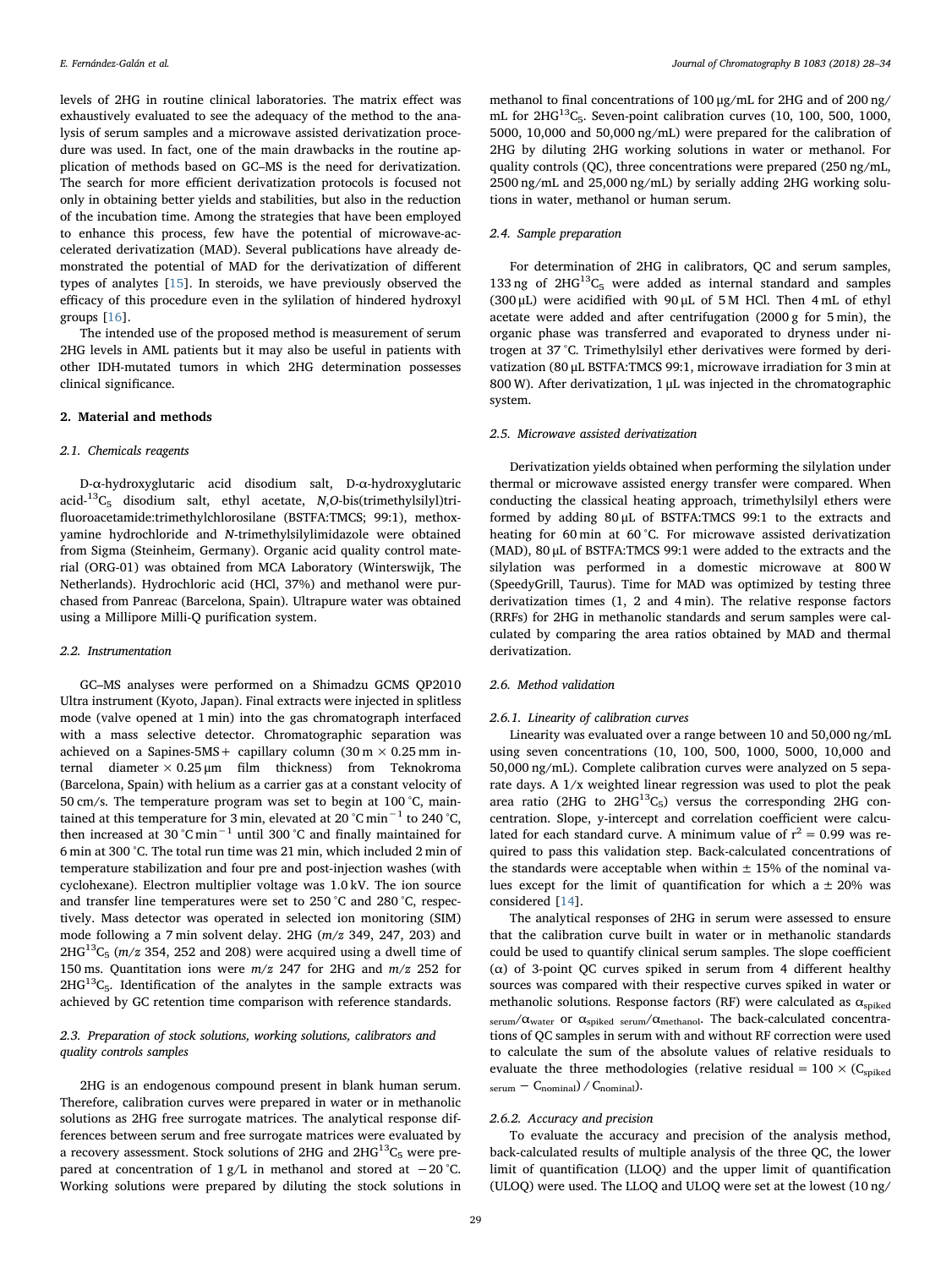mL) and highest (50,000 ng/mL) calibration standards values, respectively. In the case of intra-day accuracy and precision, five replicates were performed for each concentration on the same day. Inter-day accuracy and precision were calculated on five different days. To pass the accuracy test, the mean values should be within  $100 \pm 15\%$  of the theoretical value. Accuracy was determined as the difference between calculated concentrations of 2HG with theoretical concentrations expressed in percent. Precision at each concentration level was expressed as relative standard deviation (%RSD) for each QC and should not exceed 15%. In the case of the LLOQ, accuracy should stand within  $100 \pm 20\%$  and precision below 20%.

# 2.6.3. Process efficiency and recovery of added 2HG

The process efficiency in serum samples was determined by comparing the area (A) of 2HG in 8 individual sources of healthy blank serum and the same serums spiked with 2HG (250, 2500 and 25,000 ng/mL). Due to the presence of endogenous concentrations in the blank serums, the individual areas of the blank serum samples were subtracted from 2HG added sample values. Process efficiency (%) was calculated according to the following formula:  $100 \times (A_{\text{spiked}} - A_{\text{blank}})/A_{\text{neat}}$ . In addition, process efficiency was also determined by comparing the area of  $2HG^{13}C_5$  in extracted serum samples and nonextracted standards according to the formula:  $100 \times (A_{\text{serum}}/A_{\text{standard}})$ . On the other hand, recovery of added 2HG was determined by comparing the 2HG concentrations in 8 individual sources of healthy blank serum and the same serums spiked with 2HG (250 and 2500 ng/mL).

### 2.6.4. Selectivity and carry-over

The selectivity was investigated by analyzing 15 different serum samples from 15 healthy subjects and was indicated by the absence of any endogenous interference at retention times of 2HG. Ion ratios between the three acquired ions of 2HG (m/z 349, 247, 203) were calculated for standards and compared with serum samples. The carryover was evaluated by injecting 1 μL of cyclohexane immediately after the injection of a standard with ULOQ concentration in three separate occasions.

## 2.6.5. Stability

The stability in serum was evaluated at low and high QC levels by three replicates stored under different conditions and durations: three freeze-thaw cycles, ambient temperature for 48 h and 4 °C for 48 h. Bench-top stability at ambient temperature before ethyl acetate extraction was also evaluated for 4 h and 24 h, respectively. The stability of MAD extracts on the autosampler was evaluated by reanalyzing serum QC samples stored inside the autosampler at ambient temperature for up to 120 h.

#### 2.6.6. Method applicability

Serum samples of 15 subjects without AML and of 4 patients with AML were analyzed. Samples from patients with AML included 3 samples from patients with AML not associated to IDH1–2 mutations and one sample from a patient with AML and IDH2 mutation.

# 2.7. Statistics

Statistical calculations were performed with the GraphPad Prism 6 (GraphPad Prism Software Inc. San Diego, California, USA).

# 3. Results and discussion

#### 3.1. Method optimization

The aim of the present work was to develop a simple, sensitive and reproducible method to allow the accurate quantification of 2HG in human serum which may be useful in the diagnosis, prognosis and

#### <span id="page-2-0"></span>Table 1

Derivatization yields of 2HG. Results are expressed as the normalized relative areas (RRFs, mean ± standard deviation) of microwave irradiation versus 60 min 60 °C thermal block incubation.  $n = 3$  replicates.

| Sample                                                                                              | Time (min)       | Derivatization yield (RRFs)                                                              |
|-----------------------------------------------------------------------------------------------------|------------------|------------------------------------------------------------------------------------------|
| Standard (methanol)<br>Standard (methanol)<br>Standard (methanol)<br>Serum samples<br>Serum samples | 2<br>4<br>2<br>4 | $0.321 + 0.06$<br>$0.816 + 0.04$<br>$1.027 + 0.08$<br>$0.947 + 0.19$<br>$1.083 \pm 0.25$ |

RRFs: relative response factors.

follow-up of patients with IDH-mutated AML. Liquid-liquid extraction was conducted for its simplicity. An acceptable extraction efficiency (45%) and high cleanliness was achieved using ethyl acetate. The initial tests revealed the need of a previous acidification of serum samples to achieve 2HG stability. The amount of 90 μL HCl 5 M per 300 μL of serum sample presented an optimum performance. The signal-to-noise ratio of 2HG was not improved when additional volumes of water were added to serum before ethyl acetate extraction.

To improve both the selectivity of the analysis and the efficiency of the chromatography, as well as to enhance the detectability of GC–MS, 2HG should be derivatizated. Derivatization with the mixture of methoxyamine hydrochloride with N-trimethylsilylimidazole or with the mixture of BSTFA with 1% TMCS were tested. Both methods achieved derivatization in a similar effective manner. Derivatization with BSTFA with 1% TMCS was chosen for its readiness.

In the current study MAD derivatization of 2HG was initially tested with methanolic solutions of 2HG (100 ng). A successful silylation was achieved after 1 min of microwave irradiation of the BSTFA:TMCS 99:1. As shown in [Table 1,](#page-2-0) peak areas after 2 or 4 min of microwave irradiation were similar to those obtained after incubation at 60 °C for 60 min. To further investigate the applicability of MAD of 2HG in serum extracts, this alternative heating approach was compared with the classical block heating method also in serum samples  $(n = 5)$ . Two aliquots of each sample were analyzed by both methods and derivatization yields for 2HG were compared. [Table 1](#page-2-0) shows the average RRFs values of MAD normalized to classical derivatization (60 min, 60 °C). Both derivatization methods produced similar absolute yields. RRFs ranged from 0.95 to 1.08. Thus, by using the described MAD procedure, the derivatization step can be reduced to only very few minutes of microwave irradiation in the same injection vial. Although only 2HG derivatization yields were evaluated, results suggest the possibility that this MAD procedure may also be useful for the analysis of other organic acids or for methods aiming at the comprehensive acids organics profiling determinations.

After extraction and derivatization, the chromatographic conditions led to the profile shown in [Fig. 1](#page-3-0). 2HG was eluted after 8.1 min. Full scan spectra for 2HG tri-TMS is also shown in [Fig. 1.](#page-3-0) Selected ion monitoring (SIM) was used to achieve low detection limits. Three acquisition ions for each analyte were selected in SIM analysis to maximize specificity.

# 3.2. Method validation

Calibration curves were prepared in water to avoid the potential bias resulting from endogenous 2HG at different concentrations in human serums. The method was linear for 2HG concentrations ranging from 10 to 50,000 ng/mL, obtaining  $r^2$  values of 0.997 (mean)  $\pm$  0.003 (S.D.). A wide range of standard concentrations was selected since very high levels of 2HG in serum ( $> 25,000$  ng/mL) have been observed in some patients with IDH mutated tumors whereas healthy subjects and patients without IDH mutations typically present values between 20 and 300 ng/mL [\[4,](#page-5-3)[7](#page-6-0)[,8](#page-6-8)[,17](#page-6-9)]. In spite of the wide range, calibration samples showed an accuracy above 85% and a precision below 15%, as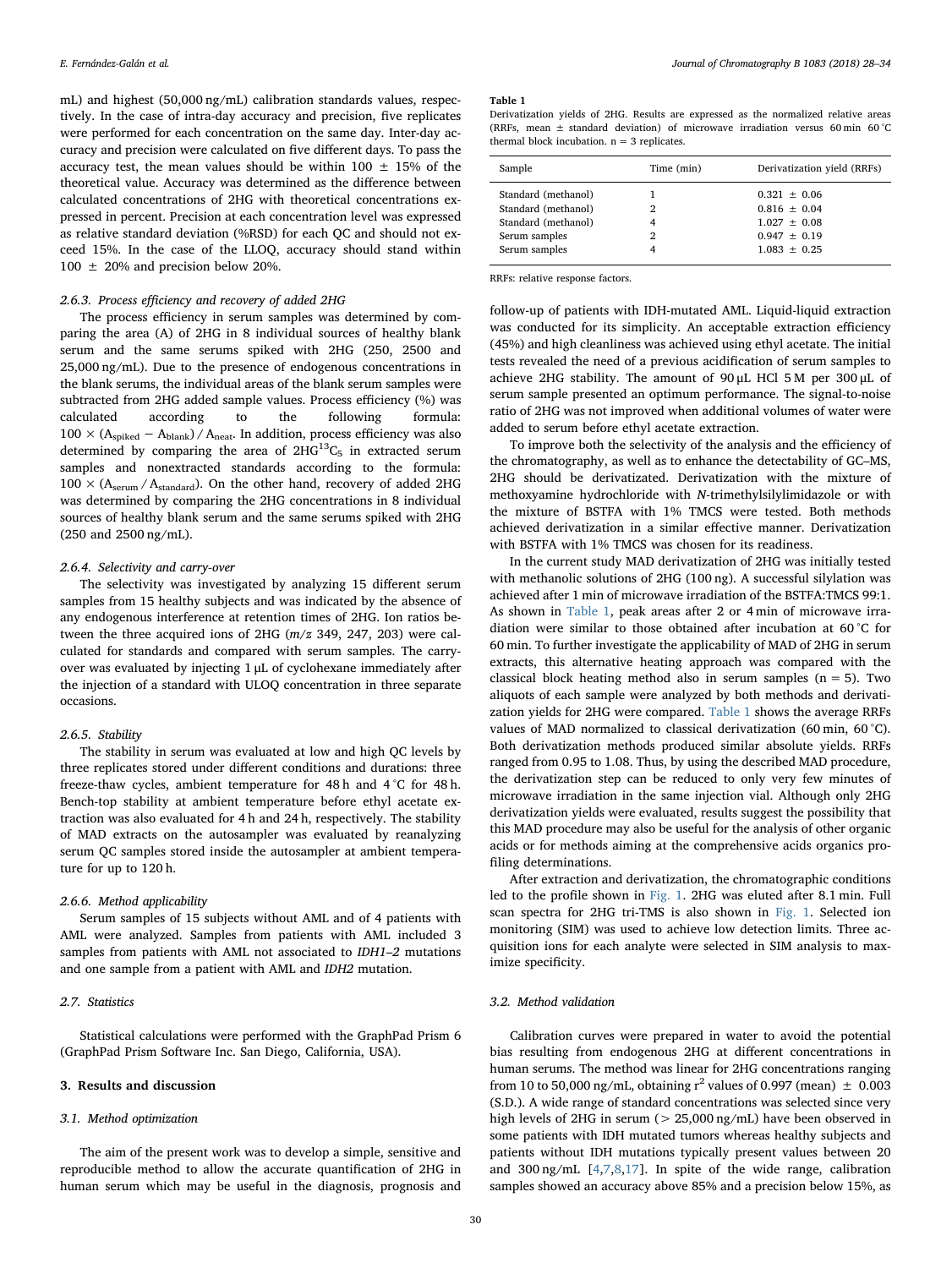<span id="page-3-0"></span>

specified in the current guidelines for analysis [[14\]](#page-6-5). The calibrator of 10 ng/mL concentration was chosen for the low limit of quantification (LLOQ). The accuracy of the LLOQ was above 80%, whereas precision was below 20%.

Although  $2HG^{13}C_5$  was used as internal standard to compensate for any variations during sample processing, additional validation procedures were necessary to evaluate the appropriateness of preparation of calibrations in water. Experiments were performed to evaluate the differences on recoveries between serum and water and also between serum and no matrix (methanolic standard solutions). As shown in [Fig. 2](#page-3-1)A, no significant differences were observed in slope coefficient  $(\alpha)$ or RF of 3-point QC 2HG-spiked curves in serum or water. Back calculated results after applying both RF ranged 0.96–1.02 for QC1 (250 ng/mL), 0.97–1.03 for QC2 (2500 ng/mL) and 0.97–1.03 for QC3 (25,000 ng/mL). The implementation of RF for QC samples spiked in serum did not result in better accuracy or precision. Thus, a RF was not necessary despite using different matrix for calibration curves and QC samples compared to clinical samples. This supports the parsimonious

<span id="page-3-1"></span>

Fig. 2. (A) 3-point QC curves spiked in human serum compared with the respective curves spiked in water (n = 4). (B) 3-point QC curves spiked in human serum compared with the respective curves spiked in no matrix ( $n = 4$ ). RF: response factor.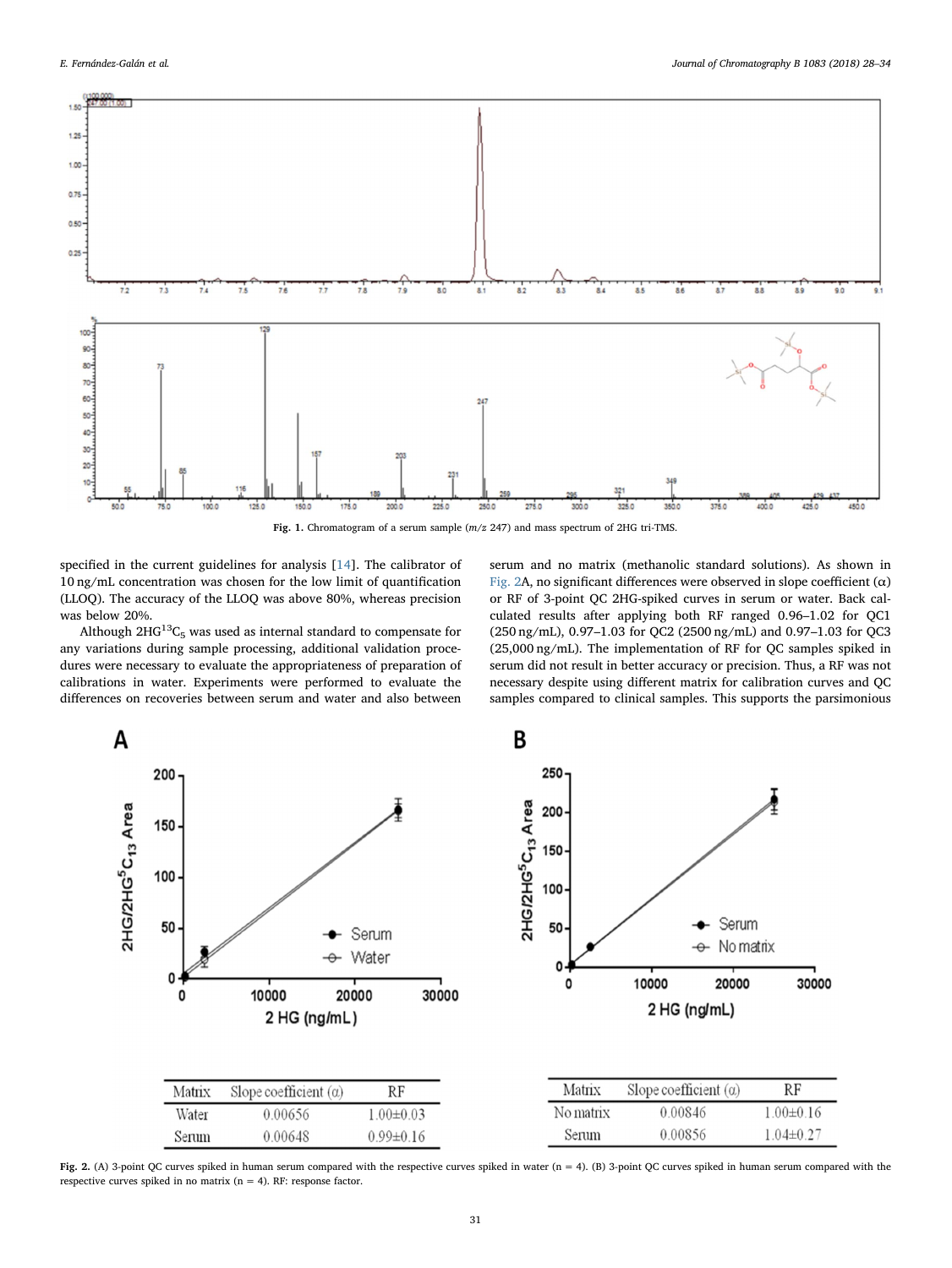#### <span id="page-4-0"></span>Table 2

Precision expressed as relative standard deviation and accuracy values of 2HG measurement.

| Ouality<br>control | 2HG (ng/<br>mL) | Precision (%)          |                        |                        | Accuracy (%)           |  |
|--------------------|-----------------|------------------------|------------------------|------------------------|------------------------|--|
|                    |                 | Intra-day<br>$(n = 5)$ | Inter-day<br>$(n = 5)$ | Intra-day<br>$(n = 5)$ | Inter-day<br>$(n = 5)$ |  |
| LLOO               | 10              | 7.2                    | 19.5                   | 108.2                  | 108.4                  |  |
| $OC-1$             | 250             | 2.9                    | 4.6                    | 94.0                   | 107.8                  |  |
| $OC-2$             | 2500            | 2.3                    | 7.1                    | 102.7                  | 107.6                  |  |
| $OC-3$             | 25,000          | 6.7                    | 5.2                    | 98.0                   | 99.3                   |  |
| <b>ULOO</b>        | 50,000          | 2.1                    | 2.4                    | 102.1                  | 99.5                   |  |

LLOQ: Low Limit of Quantification, QC: Quality Control, ULOQ: Upper Limit of Quantification.

#### <span id="page-4-1"></span>Table 3

Process efficiency in serum samples. Efficiency 1 was determined by comparing the area of 2HG in healthy blank serums and the same serums spiked with 2HG. Efficiency 2 was determined by comparing the area of  $2HG^{13}C_5$  in extracted serum samples and non-extracted standards.

| Added $2HG$ $(ng/mL)$      | Efficiency 1 ( $n = 6$ )                    | Efficiency 2 ( $n = 8$ )                                   |
|----------------------------|---------------------------------------------|------------------------------------------------------------|
| 0<br>250<br>2500<br>25,000 | $49 \pm 11\%$<br>$45 + 22\%$<br>$40 + 14\%$ | $47 \pm 16\%$<br>$46 \pm 13\%$<br>$38 + 9\%$<br>$41 + 16%$ |

#### <span id="page-4-2"></span>Table 4

Recovery of added 2HG in serum samples.

| Added $(ng/mL)$ | Expected $(ng/mL)$ | Mean detected (ng/<br>mL) | Mean recovery (%) |
|-----------------|--------------------|---------------------------|-------------------|
| 0               | NA                 | 139                       | NA                |
| 250             | 389                | 388                       | 99.5              |
| 2500            | 2639               | 2781                      | 105.5             |

NA. Not applicable.

#### <span id="page-4-3"></span>Table 5

Stability of 2HG in spiked human serum (% of degradation).

|                                     | $2HG \frac{(ng/mL)}{25°C}$ |        |                                             |      | $4^{\circ}$ C F&T (3 cycles) |  |
|-------------------------------------|----------------------------|--------|---------------------------------------------|------|------------------------------|--|
|                                     | $\overline{\phantom{0}}$   | 4 h    | 24 h                                        | 48 h | $48h -$                      |  |
| Serum QC-1 250<br>Serum OC-3 25,000 |                            | $-2.4$ | 1.0<br>$-12.6$ $-10.4$ $-7.8$ $-2.7$ $-9.1$ |      | $-2.9 - 8.6$ 11.1            |  |

F&T. Freeze and thaw.

approach of not compensating for the different matrices. Similar results were obtained when comparing serum and methanolic solutions ([Fig. 2B](#page-3-1)).

Values of intra- and inter-assay precisions and accuracies of the LLOQ, the three quality control levels and ULOQ are summarized in [Table 2.](#page-4-0) In addition to a good precision and accuracy, it is convenient to use quality control materials that externally evaluate over time the

standards and controls prepared in house. We used the organic acid control material (ORG-01, ERNDIMQA) diluted 1/100 obtaining mean values of  $165 \text{ ng/mL}$  (CV = 8%, n = 4).

Values for process efficiency were determined by comparing the peak areas of serum QC samples with and without spiked 2HG. As shown in [Table 3,](#page-4-1) process efficiency was between 40 and 49% (efficiency 1). Similar values of process efficiency (between 38 and 47%) were obtained when comparing  $2HG^{13}C_5$  areas of extracted serums with nonextracted methanolic solutions (efficiency 2). Excellent recoveries of added 2HG were obtained when analyzing replicates of 8 spiked serums with two different 2HG amounts [\(Table 4\)](#page-4-2).

No interfering signals were observed in 2HG or  $2HG^{13}C_5$  when analyzing 15 different human serum samples (including 4 patients diagnosed with AML). Ion ratios for standard samples were  $m/z$  247 (100),  $m/z$  203 (47) and  $m/z$  349 (17). The same ion ratios were observed for evaluated serum samples. Also, there were no carry-over effects for 2HG or  $2HG^{13}C_5$ .

Stability of 2HG in serum stored at 4 °C, ambient temperature and after three freeze and thaw cycle was evaluated. The accuracy of low and high serum QC levels was above 85% [\(Table 5](#page-4-3)). These results are in agreement with those reported by Poinsignon et al. [\[13](#page-6-4)]. Finally, 2HG extracts in the autosampler at ambient temperature were highly stable for at least 120 h ([Table 6](#page-4-4)). This result further supports the efficacy of MAD derivatization of 2HG.

Serum 2HG analysis by mass spectrometry can accurately identify patients with AML with and without IDH mutations and is a diagnostic, prognostic, and therapeutic monitoring tool in AML [\[4,](#page-5-3)7–[9\]](#page-6-0). However, very few methods specifically validated for the analysis of 2HG in serum in clinical laboratories have been reported. Recently, He et al. developed and validate a GC–MS method for the simultaneous determination of tricarboxylic acid cycle acids and 2-Hydroxyglutarate in serum from patients with nasopharyngeal carcinoma [[12\]](#page-6-3). Also recently, Poinsignon et al. developed and validated a liquid chromatography tandem mass spectrometry method suitable for clinical and preclinical applications including determination in blood samples allowing quantification of both L and D enantiomers of 2HG [[13\]](#page-6-4). Samples were extracted by solid phase extraction and a derivatization step with (+)-o,o′-diacetyl-L-tartaric anhydride was used to separate the two isomers. Retention time was 5 min and run time was 8 min. In comparison, our method is based on GC–MS and a liquid-liquid extraction and does not separate 2HG isomers but quantifies them together. Although retention time was 8 min, a total run time of 21 min was used for a better protection of the column between injections. However, based on column temperatures a shorter run time of 15 min should probably achieve also the same aim. [Table 7](#page-5-5) summarizes performance characteristics among validated methods for 2HG quantification in serum.

Serum levels of 2HG in healthy subjects ranged 21.5–158.8 ng/mL. [Fig. 3](#page-5-6) shows the results of determination by this method of 3 samples from patients with AML not associated to IDH1–2 mutations (2HG concentration range 21.0–43.1 ng/mL) and one patient with AML and IDH2 mutation (2HG concentration 545.1 ng/mL). [Table 8](#page-5-7) compares previously published serum 2HG levels in AML patients with and without IDH1–2 mutations. We obtained lower median values in comparison with previous clinical studies. This is probably related to the

#### <span id="page-4-4"></span>Table 6

Stability in the autosampler at ambient temperature expressed as accuracy values of 2HG measurements in serum after 24, 48, 96 and 120 h.

|            | $2HG$ (ng/mL) | Accuracy (%)    |                 |                 |                  |  |
|------------|---------------|-----------------|-----------------|-----------------|------------------|--|
|            |               | 24h             | 48 h            | 96 h            | 120 <sub>h</sub> |  |
| Unspiked   | 150           | $100.4 \pm 2.3$ | $109.3 \pm 0.7$ | $101.7 \pm 3.3$ | $113.9 \pm 1.8$  |  |
| Serum QC-1 | 250           | $101.1 \pm 0.5$ | $100.0 \pm 0.0$ | $100.8 \pm 0.7$ | $102.9 \pm 0.3$  |  |
| Serum QC-2 | 2500          | $97.5 \pm 3.1$  | $100.1 \pm 0.0$ | $97.0 \pm 2.2$  | $99.7 \pm 0.0$   |  |
| Serum QC-3 | 25,000        | $100.2 \pm 0.8$ | $99.9 \pm 1.1$  | $98.5 \pm 0.6$  | $99.5 \pm 2.6$   |  |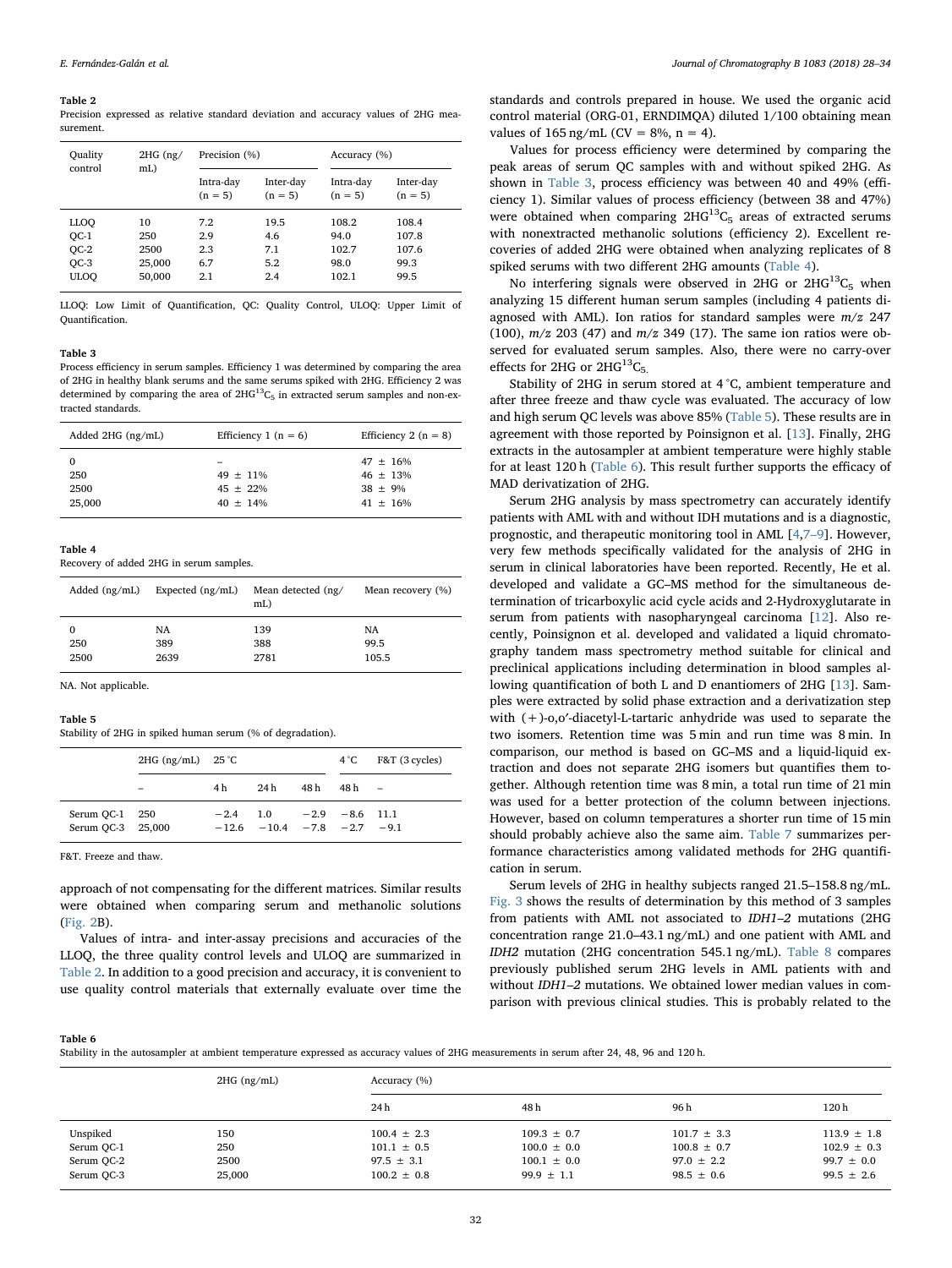#### <span id="page-5-5"></span>Table 7

Characteristics of 2HG validated methods for serum 2HG quantification.

|                         | Poinsignon et al. [13]                 | He et al. [12]                                | This method                   |
|-------------------------|----------------------------------------|-----------------------------------------------|-------------------------------|
| Method                  | LC-MS                                  | $G$ C $-MS$                                   | $G$ C $-MS$                   |
| Extraction              | Solid phase extraction                 | Liquid:liquid (methanol)                      | Liquid:liquid (ethyl acetate) |
| Derivatization          | DATAN $(80 \text{ min}, 40 \degree C)$ | BSTFA + TMCS $(60 \text{ min}, 60 \degree C)$ | BSTFA + TMCS (3 min, MAD)     |
| Retention time (min)    |                                        | 11                                            | 8                             |
| Run time (min)          | 8                                      | -                                             | 21                            |
| Total vs enantiomers    | D and L enantiomers                    | Total 2HG                                     | Total 2HG                     |
| Sample volume $(\mu L)$ | 250                                    | 100                                           | 300                           |
| Linear range (ng/mL)    | 50-20,000                              | 36-780                                        | 10-50.000                     |
| $LOQ$ (ng/mL)           | 30                                     | 36                                            | 10                            |
| Interday accuracy       | $< 5.3\%$                              | -                                             | $< 7.8\%$                     |
| Interday precision      | $< 3.1\%$                              | $< 9.0\%$                                     | $< 7.1\%$                     |

<span id="page-5-6"></span>

Fig. 3. Superimposed chromatograms (m/z 247) of one serum sample of a patient with acute myeloid leukemia (AML) and IDH2 mutation (black) and three additional patients with AML lacking IDH1–2 mutations (grey).

#### <span id="page-5-7"></span>Table 8

Median serum levels of 2HG in AML patients without or with IDH1/2 mutation.

| 2HG levels (non IDH1/2<br>mutation) | 2HG levels (IDH1/2<br>mutation) | Method      | Reference  |
|-------------------------------------|---------------------------------|-------------|------------|
| $61 \text{ ng/mL}$                  | $3004$ ng/mL                    | LC-MS       | [8]        |
| $178 \,\mathrm{ng/mL}$              | $3170$ ng/mL                    | GC-MS/MS    | [17]       |
| $87 \,\mathrm{ng/mL}$               | $1863$ ng/mL                    | LC-MS       | [9]        |
| $28 \,\mathrm{ng/mL}$               | 545 ng/mL                       | $G$ C $-MS$ | This study |

low number of patients included in our evaluation. However, as can be observed in [Fig. 3](#page-5-6) and [Table 8,](#page-5-7) the patient with IDH2 mutation presented > 10-fold higher serum levels of 2HG than patients without IDH1–2 mutations.

## 4. Conclusions

A sensitive GC–MS method was developed and validated for the quantitative measurement of 2HG in human serum. A simple liquidliquid extraction method was used and derivatization was reduced to a 3 min microwave irradiation. The intra- and inter-assay precision and accuracy of this method are well within the EMEA guideline limits. 2HG in serum was found to be stable under different storage conditions. The technique was assessed and found to be free of matrix effect as determined by experiments involving different serum sources. This method is useful for quantification of 2HG serum levels in patients with IDH mutated malignancies in clinical laboratories.

#### Funding

This work was supported by grants from Ministerio de Economia y Competitividad to W. Jiménez (SAF2015-6412-R) and to G.C (PI15/ 00777), cofinanced by FEDER, European Union, a way of making Europe. The Centro de Investigación Biomédica en Red de Enfermedades Hepáticas y Digestivas (CIBERehd) is funded by the Instituto de Salud Carlos III.

# References

- <span id="page-5-0"></span>[1] H. Yang, D. Ye, K.L. Guan, Y. Xiong, IDH1 and IDH2 mutations in tumorigenesis: mechanistic insights and clinical perspectives, Clin. Cancer Res. 18 (2012) 5562–5571, [http://dx.doi.org/10.1158/1078-0432.CCR-12-1773.](http://dx.doi.org/10.1158/1078-0432.CCR-12-1773)
- <span id="page-5-1"></span>[2] L. Dang, D.W. White, S. Gross, B.D. Bennett, M.A. Bittinger, E.M. Driggers, V.R. Fantin, H.G. Jang, S. Jin, M.C. Keenan, K.M. Marks, R.M. Prins, P.S. Ward, K.E. Yen, L.M. Liau, J.D. Rabinowitz, L.C. Cantley, C.B. Thompson, M.G. Vander Heiden, S.M. Su, Cancer associated IDH1 mutations produce 2-hydroxyglutarate, Nature 462 (2009) 739–744, [http://dx.doi.org/10.1038/nature08617.](http://dx.doi.org/10.1038/nature08617)
- <span id="page-5-2"></span>[3] P.S. Ward, J. Patel, D.R. Wise, O. Abdel-Wahab, B.D. Bennett, H.A. Coller, J.R. Cross, V.R. Fantin, C.V. Hedvat, A.E. Perl, J.D. Rabinowitz, M. Carroll, S.M. Su, K.A. Sharp, R.L. Levine, C.B. Thompson, The common feature of leukemia-associated IDH1 and IDH2 mutations is a neomorphic enzyme activity converting alphaketoglutarate to 2-hydroxyglutarate, Cancer Cell 17 (2010) 225–234, [http://dx.doi.](http://dx.doi.org/10.1016/j.ccr.2010.01.020) [org/10.1016/j.ccr.2010.01.020.](http://dx.doi.org/10.1016/j.ccr.2010.01.020)
- <span id="page-5-3"></span>[4] S. Gross, R.A. Cairns, M.D. Minden, E.M. Driggers, M.A. Bittinger, H.G. Jang, M. Sasaki, S. Jin, D.P. Schenkein, S.M. Su, L. Dang, V.R. Fantin, T.W. Mak, Cancerassociated metabolite 2-hydroxyglutarate accumulates in acute myelogenous leukemia with isocitrate dehydrogenase 1 and 2 mutations, J. Exp. Med. 207 (2010) 339–344, [http://dx.doi.org/10.1084/jem.20092506.](http://dx.doi.org/10.1084/jem.20092506)
- <span id="page-5-4"></span>[5] D.R. Borger, L. Goyal, T. Yau, R.T. Poon, M. Ancukiewicz, V. Deshpande, D.C. Christiani, H.M. Liebman, H. Yang, H. Kim, K. Yen, J.E. Faris, A.J. Iafrate, E.L. Kwak, J.W. Clark, J.N. Allen, L.S. Blaszkowsky, J.E. Murphy, S.K. Saha,